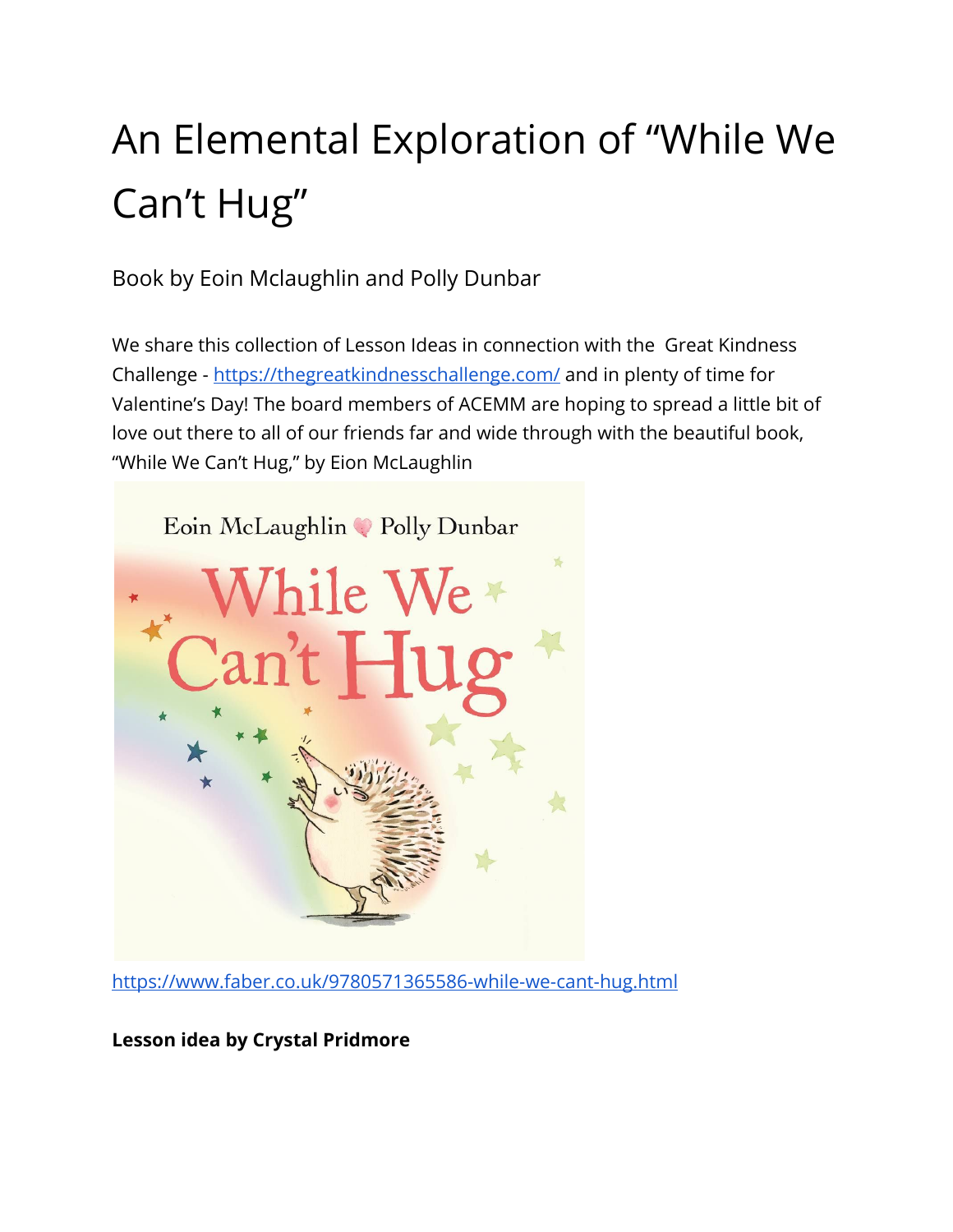I found this beautiful book sitting in the window of my favorite independent bookstore, the Napa Bookmine, over winter break. The title immediately caught my eye, and I was overcome with emotion as I flipped through the pages. I teach in Southern California, and I have been teaching virtually since our schools suddenly shut down in March 2020. I often tell the students that one of the things I miss the most about in person music class is getting to greet each of them at the door with a high five, a hug, or a silly dance. We have come up with an entire nonverbal language over the course of this school year to communicate over our virtual classroom. As we continue virtual learning indefinitely and slowly reopen into a hybrid classroom, hugs and high fives will be off the table for the foreseeable future. What a blessing it was to read this book that helps children understand that there are many ways to show someone that you love them, even if you can't hug.

I imagine that this book will find a place in families for many years. There are many health or distance related challenges that might prevent a family or friend from hugging. Friends move away and family members become medically fragile through illnesses and treatments. This book is an important tool for anyone who needs to help their child navigate expressing affection when touch is unavailable.

## **Read the Book and Introduce the Song:**

Begin by asking the students how playing on the playground, visiting some family members, or attending school is now than it was last year. Ask if any of them have thought of creative ways to show someone that they love them without touching them. Say that the book we are about to read is all about two best friends who want to give each other a great big hug, but they are not allowed to right now. Instead, they use their imaginations to come up with the many ways they can show each other that they love them without touching.

#### **Introduce the song:**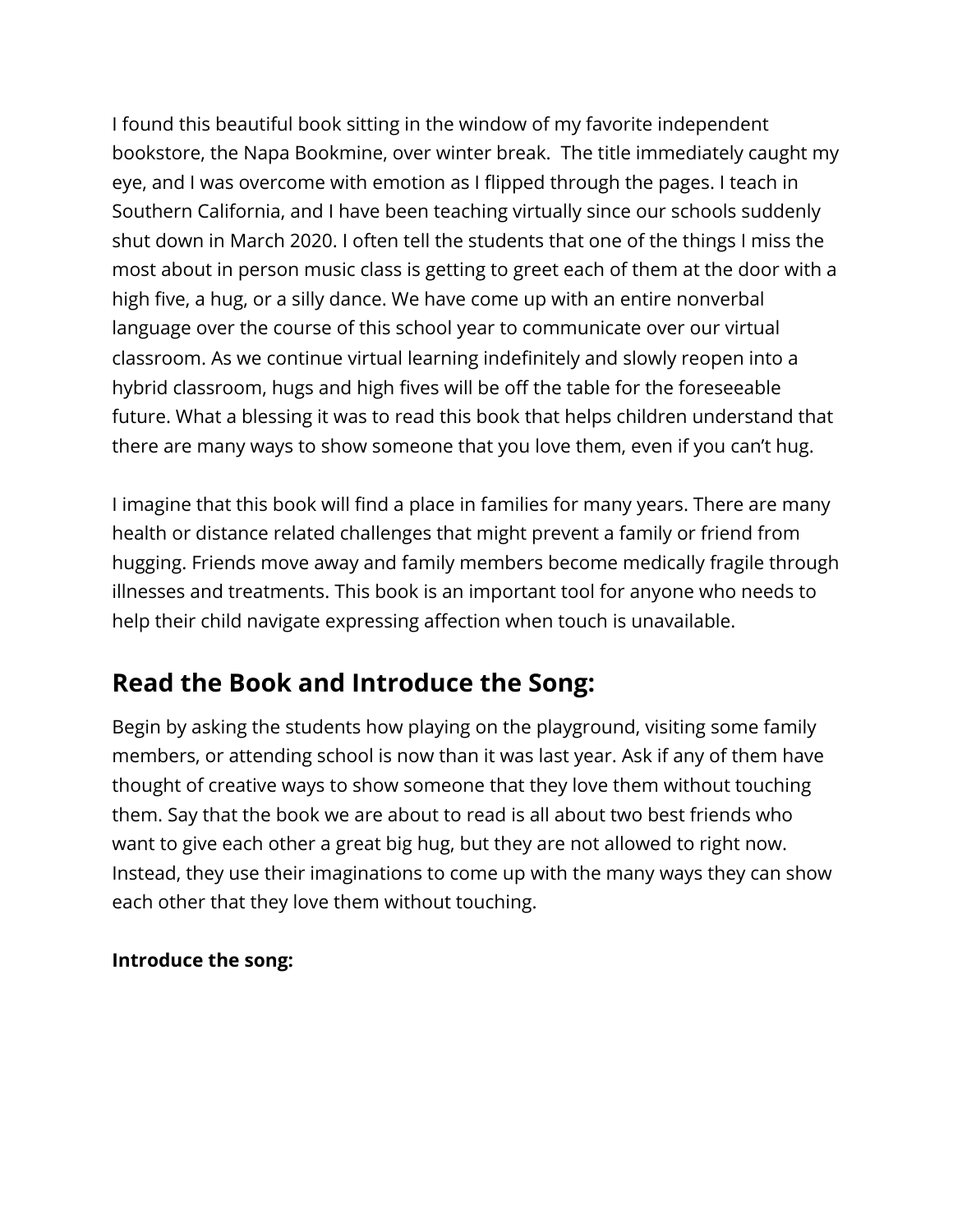While We Can't Hug

Crystal Pridmore

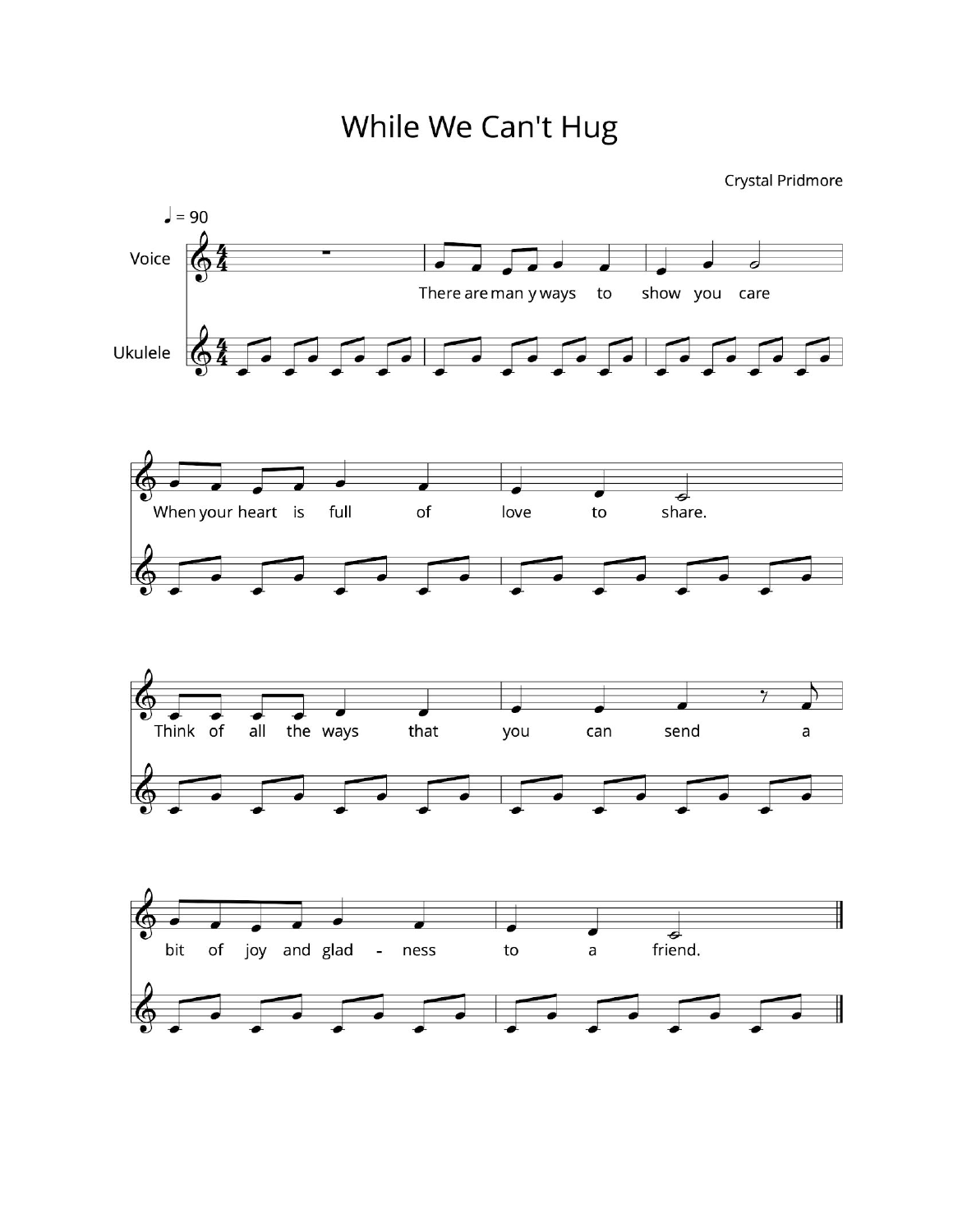You can get an ostinato effect on your ukulele by simply picking the top two strings in a C-G pattern. Sing the song through once and ask the students to listen. Read the story and sing the song after every page. Invite the children to join you after the third listening.

# **Rhythm Word Chains**

Ask the students to come up with their favorite way tortoise and hedgehog showed each other they loved each other in the book, OR come up with their own! Write everyone's ideas down on a white board in person or digitally. Next, ask students to turn those ideas into rhythms. Here are some ideas to consider, you students will come up with a lot of ideas, yours there, and mix in some of these if you need some variety.



For older students make longer phrases and create a speech piece with one and two measure speech loops. It can be a lot of fun to add body percussion to these as you build them. The textures get very rich!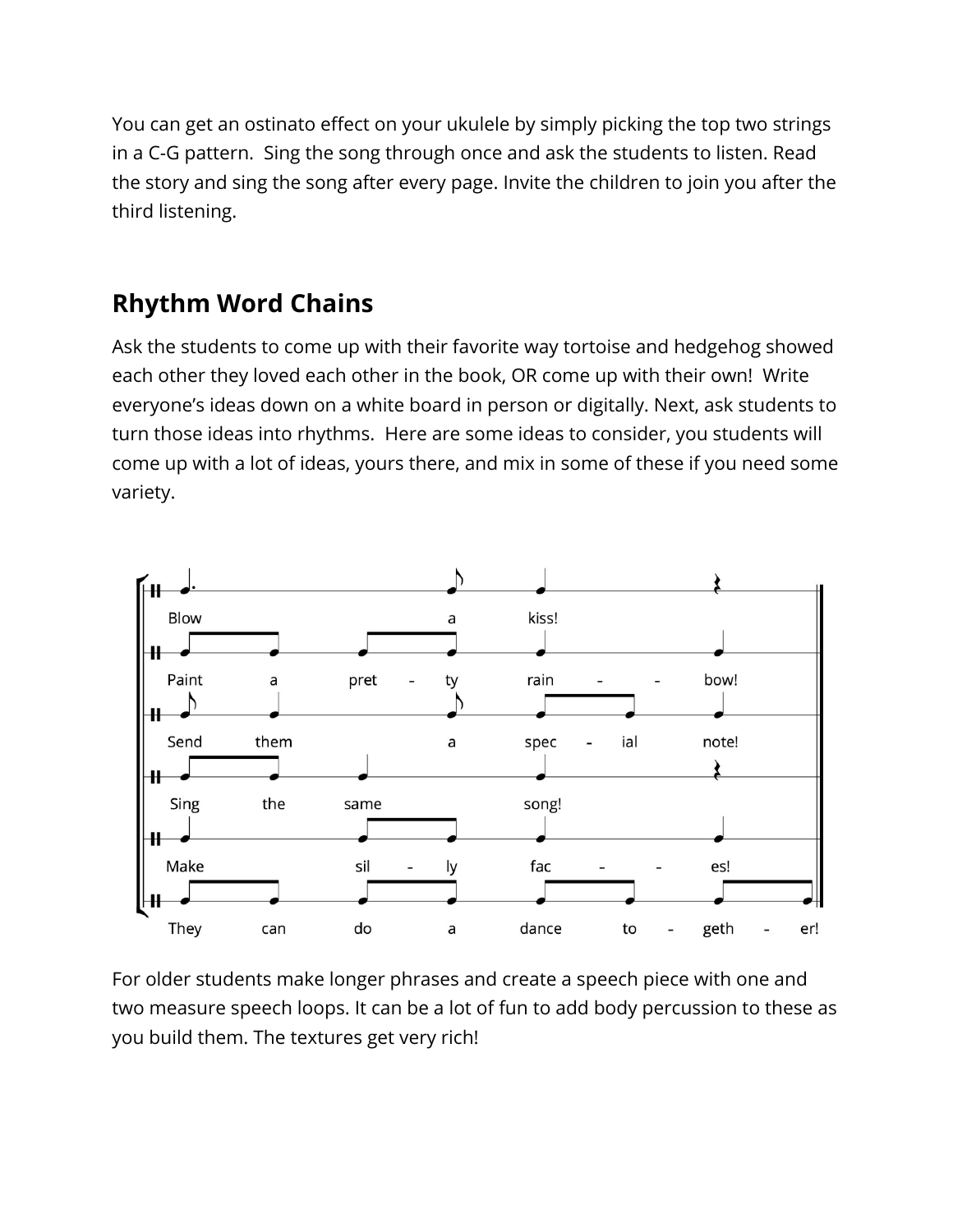Invite students to work with a partner to string two or four different rhythms together to create a rhythmic ostinato. They can use body percussion or unpitched percussion to chant their ostinatos while the rest of the class sings the song again. If teaching virtually, the teacher can sing the song for the A section and invite each student to clap and say their ostinato one at a time in between.

## **Concrete to Abstract Movement:**

Lesson Connection Idea by Casey Goryeb *Inspired by Kris Olson's Workshop at the AOSA Virtual Symposium 2020*

Question for students: What is a hug?

Allow for students to respond with any words that they think of for hugs. Demonstrate what a hug looks like by hugging yourself or a stuffed animal. Pose questions: what would it look like to hug someone shorter than you? Taller? Two people at the same time? A dog? A cat? A baby? A room full of people you love? How does a Koala hug? How do you hug with just one hand? Can you hug someone without using your arms? Etc.

Ask students to imagine the sensation of hugging even if they can't in real life. Allow students to explore these different movements in their space and describe the physical and emotional sensations of a hug.

This could be its own C section with some additional music underneath or be incorporated into the A section; the teacher sings while students move.

## **Creative Movement Extension**

Lesson connection idea by Drue Bullington

Here is a fun creative movement extension that reinforces the use of concrete and abstract movements.

[https://youtu.be/iZjmYkYTXUc](https://youtu.be/Wpu0CaSSsIU)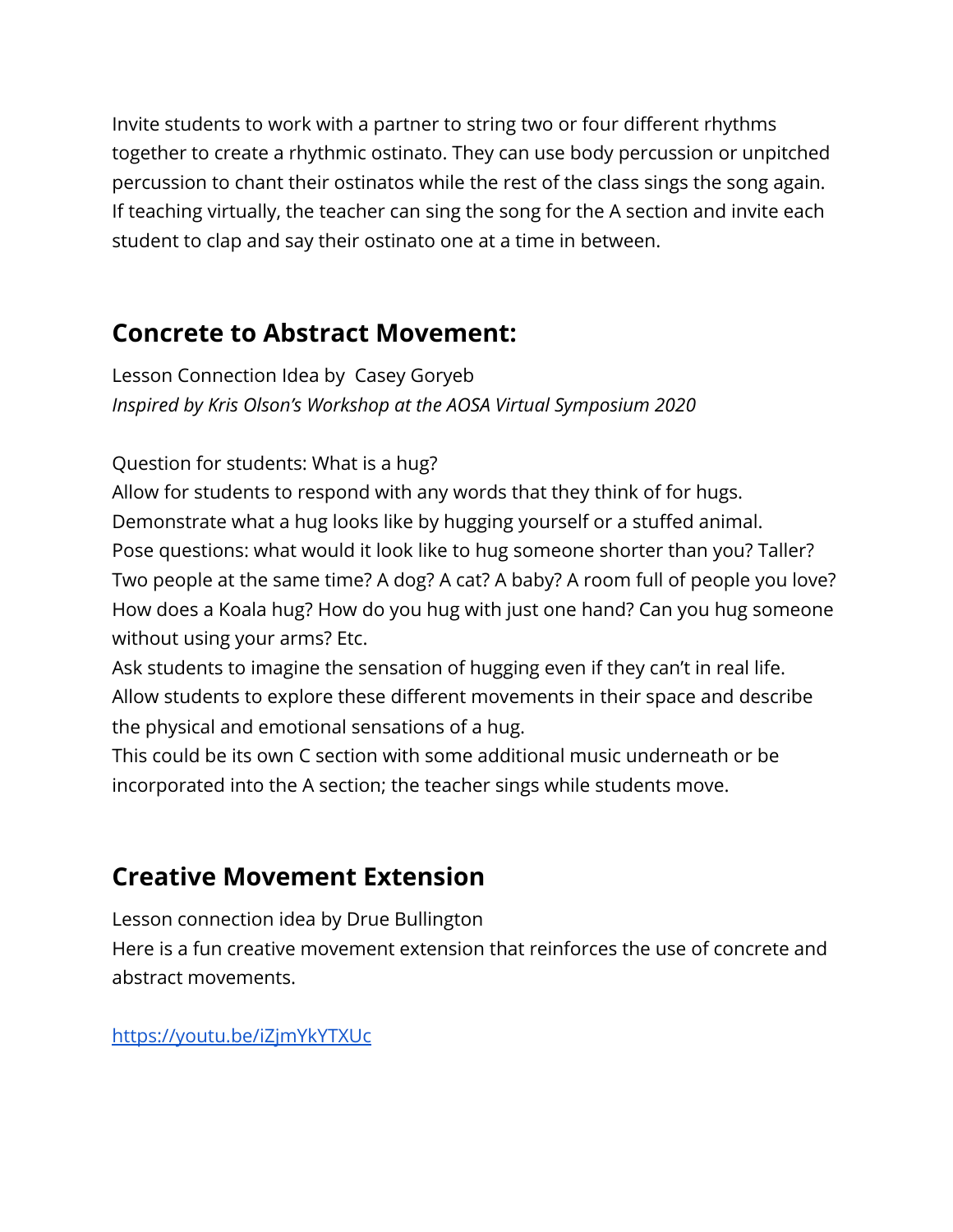

The video features "The Entertainer" by Scott Joplin (from a player piano roll that he actually "recorded" himself! How fascinating!), and ideas from the book "While We Can't Hug."

- 1. First watch, listen, and move to the video.
- 2. Then, during certain parts the teacher chooses, take away the video images but allow the music to keep going, and let the students create their own movements without being prompted.
- 3. In the third hearing, use no video, just the music, in-person students can choose someone across the room to "work with" in sharing greetings and interacting, sometimes mirroring, and sometimes leading.
- 4. Virtual students can focus on others and mirror their movements at times, and at others make up their own.
- 5. Consider putting the music on again and just showing the pictures of the book and have the students dance the story.
- 6. What other music could you use to dance the story?
- 7. Could you try telling the story with unpitched percussion and movement?
- 8. What if you used the video and have the students play unpitched percussion!
	- a. For instance, only shakers move and play when the smile section occurs!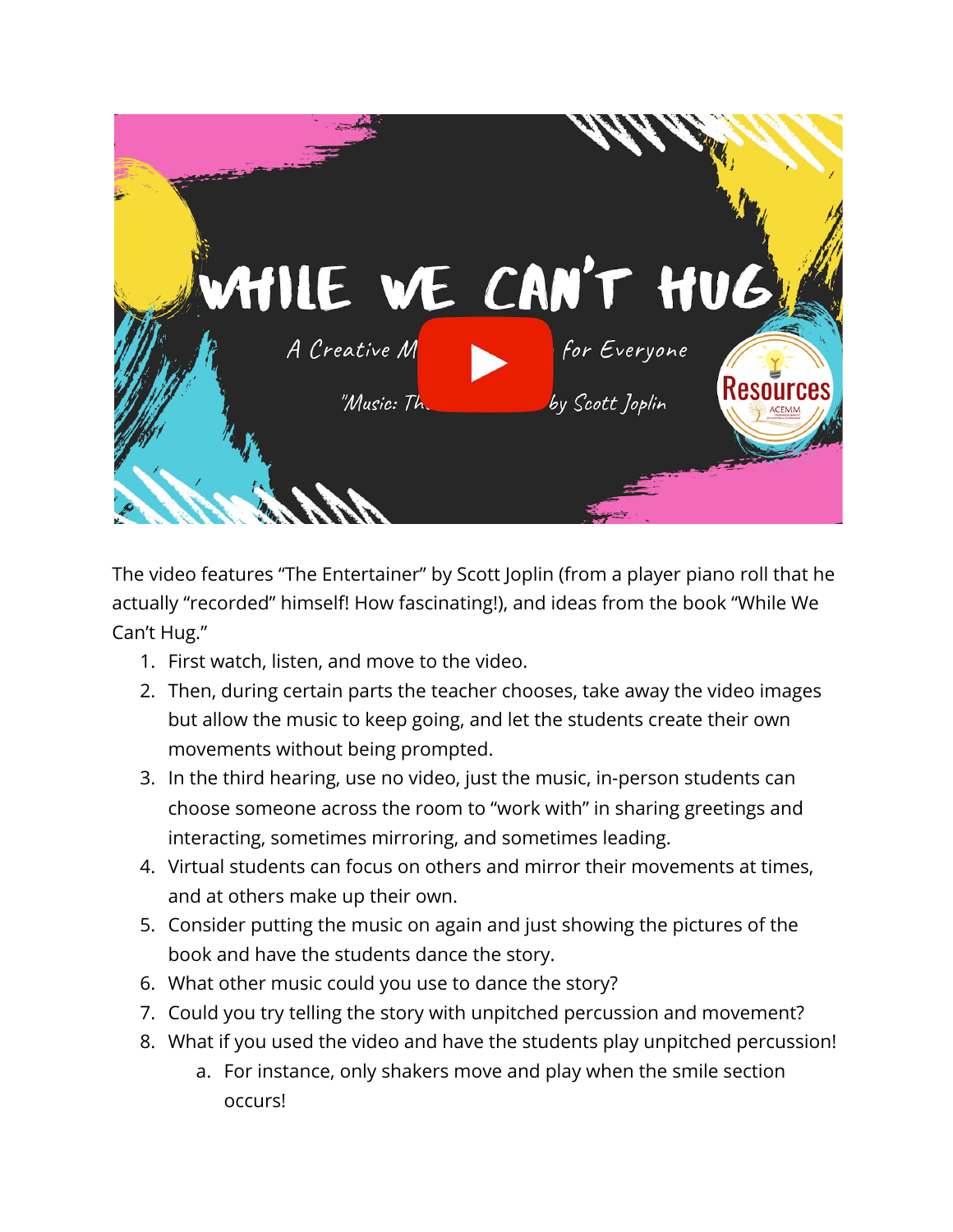9. What do your students think should happen next!? Try some of their ideas!

## **Rhythmic Building Brick / Contactless Gesture Extension**

By David Thaxton



### **While We Can't Hug / Contactless Greeting Jam**

This is an extension to the *While We Can't Hug* book and lesson plan that can be explored across many different grade levels with possibilities for speech, movement and electronic instrumental ostinati.

#### **Preparation**

Preparation can be as simple as a reading and short discussion of the book, but may include the song and other activities.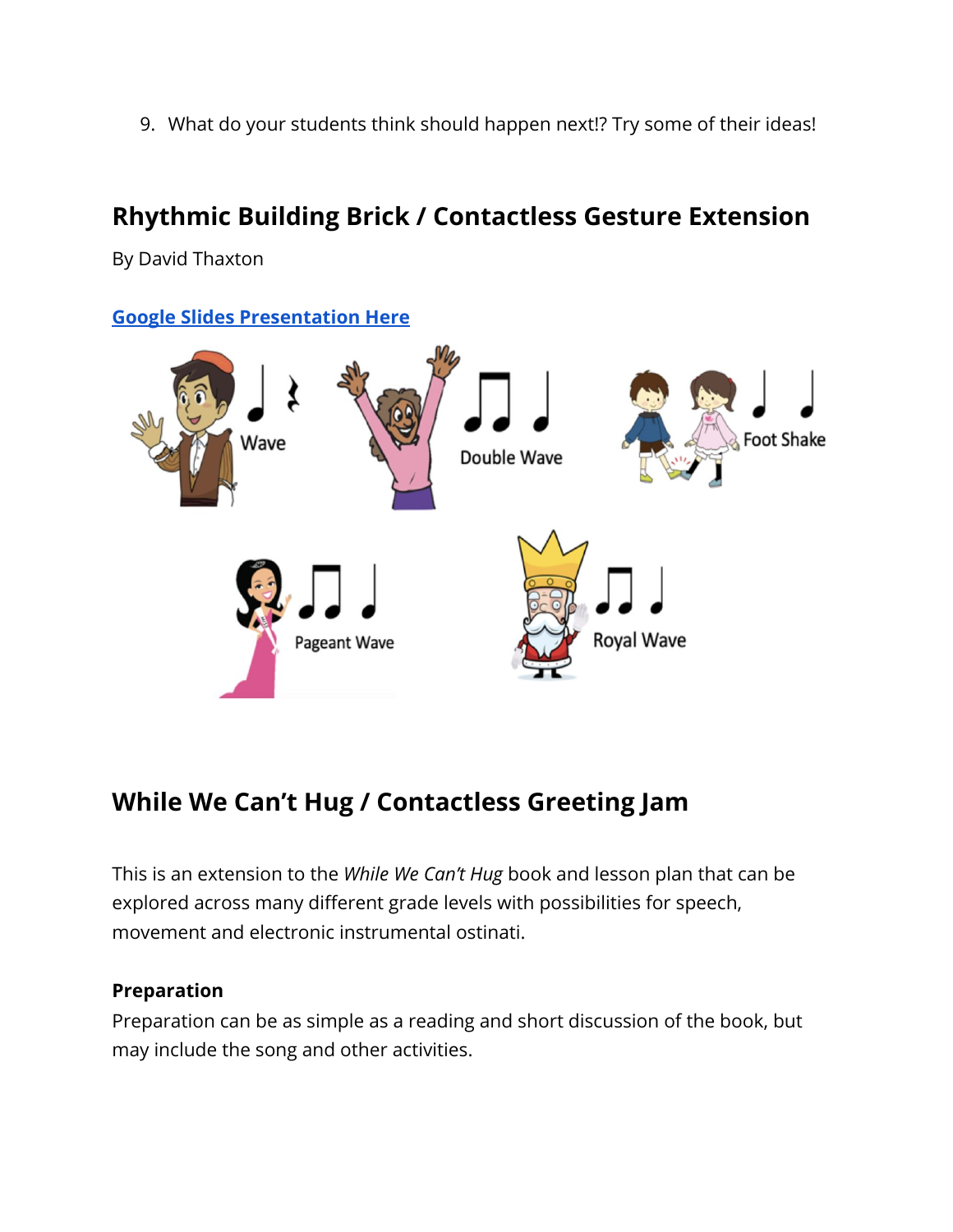Discuss alternatives to physical greetings like handshakes, hugs, and high fives.

#### **The Moves**

With a rhythmic background playing (see below) echo speak each greeting on the slides. Some brief explanation may arise for some gestures such as:

"Pageant Wave" (elbow-elbow-wrist-wrist-wrist)

"Royal Wave" (Palm towards face, small circular motion)

"Snappy Salute" (Faster than normal, and may include whip-like sound effects)

"English Salute" (Arm arcs up with palm out)

#### **Make a sequence**

Make an example:

- Using the final slide, choose a four-gesture sequence. (Like Air five, Hee Haw, Hang Loose, W00T)

- Practice performing as a sequence.

Small Group Work:

- In small groups, partners, table groups or breakout room groups, students decide on a contactless greeting sequence of four gestures.
- Practice sequence gestures and speaking the gesture names
- Modifications:

o Younger grades may do better by choosing one slide to create sequence from

o If classes struggle with the sequence of two-beat patterns, you may extend it by adding two beats of rest after ach one

o Older grades may use the slides containing all the gestures

o Digital learners may open the slides and drag and drop gestures into the purple boxes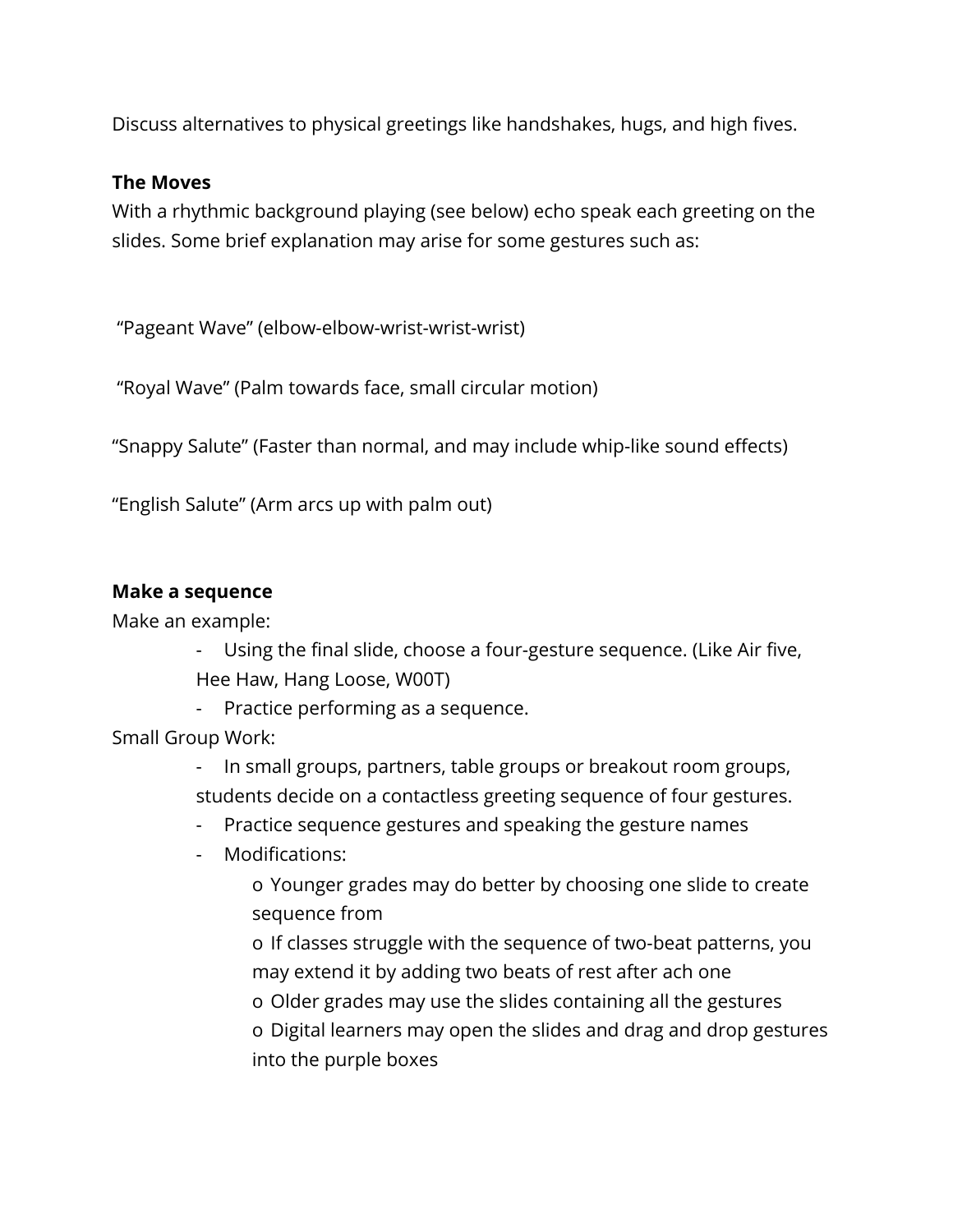o Further examples may be made by creating a whole-class sequence, dragging and dropping gestures into the boxes as decided on by students

- Movement refinement

o Groups may further modify sequences with additional movement and form

- Split between individuals
- Perform in pairs
- Use different levels
- Perform in canon
- Perform

o With background music accompaniment, groups may share their sequence individually, or concurrently as a whole class. o Distance learners may access the looping software and perform and share with software such as Flipgrid, Google Classroom or others.

#### **Accompaniment**

The music that might typically accompany such an activity may not be accessible with restrictions on barred instruments, non-pitched percussion, world drums and such. Fortunately, there are electronic options that can be accessed both for in-person and digital learning models.

> A MIDI Grid Controller, such a[s Novation's](https://novationmusic.com/en/launch/launchpad-mini) [LaunchPad Mini](https://novationmusic.com/en/launch/launchpad-mini) gives opportunities to create loop-based accompaniments with programs such as Logic Pro (Mac), Ableton Live, or web-based midi loops.

- Logic Pro: This Mac based program includes a "Live Loops" feature that can use preset or user-created loops from GarageBand or Logic Pro. I have created a series of GarageBand files that contain recordings of different Orff mallet

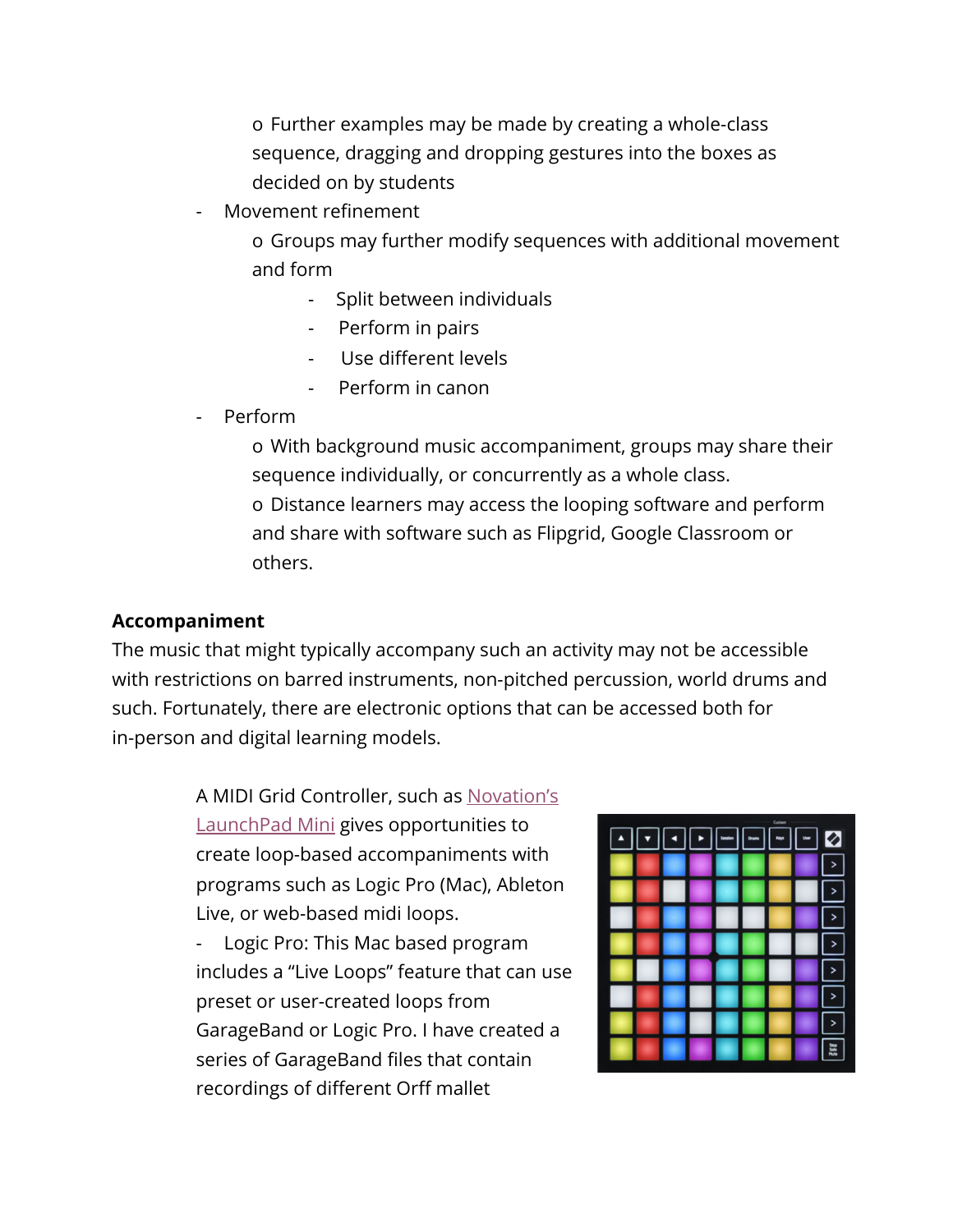percussion and Non-pitched percussion. These can be imported into Logic Pro and used to spontaneously create ostinato-based accompaniments.

Ableton Live: Similar to Logic Pro, Ableton is available to both Mac and PC users, and can be used with pre-recorded loops, or you can record your own.

Web Based Loops: Novation offers a sample array of looping choices that can be immediately controlled with the LaunchPad, but can also be controlled without one, directly on your browser from their [Intro Website](https://intro.novationmusic.com/viral-hiphop).

- Another Fun app to pair with this exercise i[s](https://www.incredibox.com/demo/) [Incredibox](https://www.incredibox.com/demo/). Loops can be arranged by dragging different wardrobe options to the animated performers. \*(*At first, the shirtless male characters may seem shocking. With my own students, we addressed*



*it by comparing it to seeing men and boys shirtless on the beach or at the pool. Very quickly the shirtlessness goes unnoticed as students are drawn in by the engaging nature of the loops they can create. It is best to know your students. Be mindful of how they might react and anticipate the appropriateness for yourself as well as have a strategy for getting them past any weirdness they may have about it.)*

These loop accompaniments can create captivating and groovy additions to the gesture performances. Playback can be for the whole group, or with individuals (especially distance learners) using their own access to the software/website.